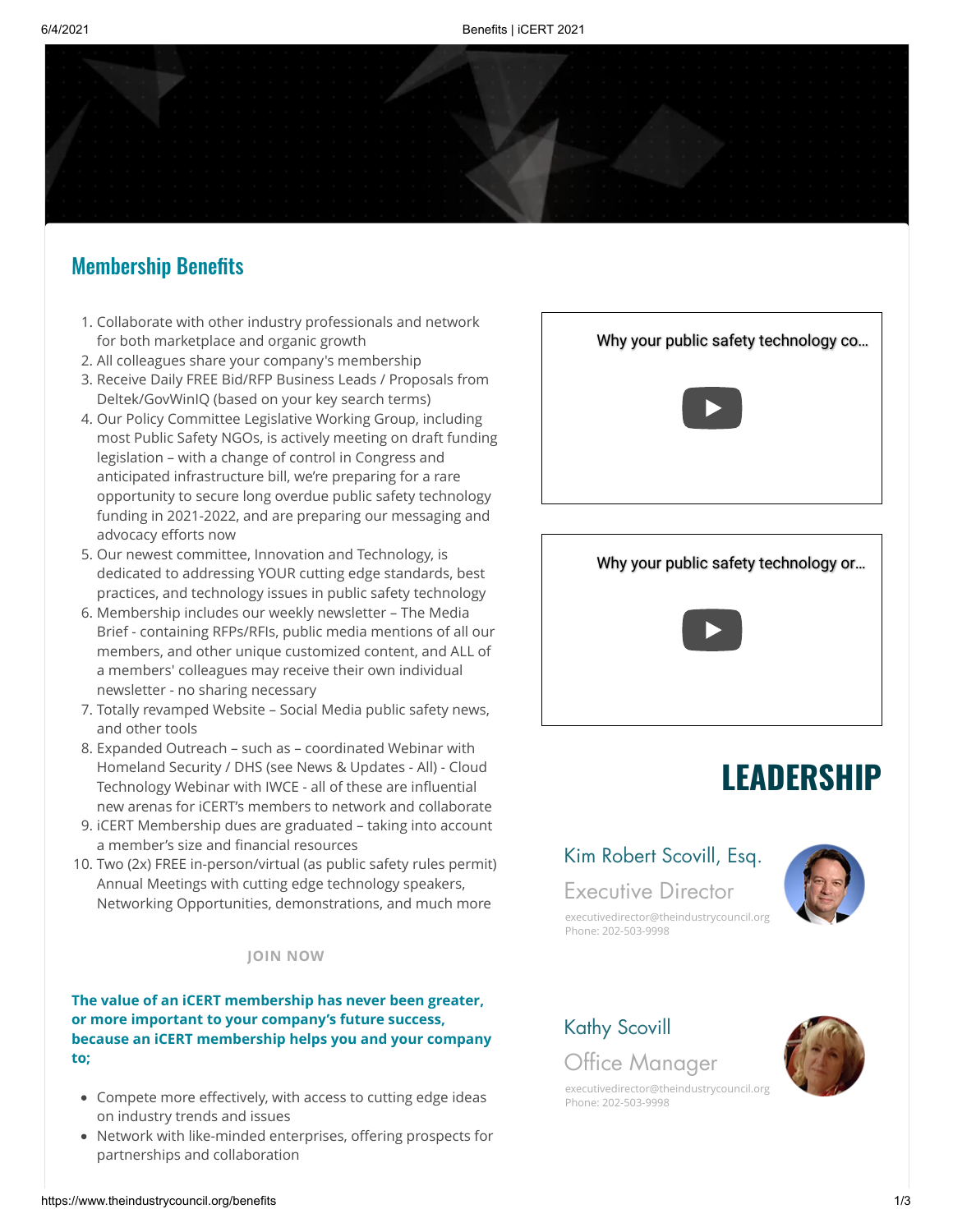- Shape the industry and directly influence legislation and regulations
- Gain access to visible leadership roles at seminars, conferences, and events
- Project a positive image of your company to your customers (and potential customers), demonstrating your commitment to helping the public safety industry through iCERT's advocacy agenda –
	- o Increase NEW public safety funding at all levels of government
	- o Increase the scope and role of private enterprise in public safety
	- o Increase the pace and scope of innovation in public safety

In contrast to many other like organizations, iCERT values and responds to our members: your organization's concerns and interests directly impact our agenda and activities and become the Industry Council's priorities.

# **JOIN [NOW](https://www.theindustrycouncil.org/join-icert)**

# **Joining iCERT brings access to unique resources and opportunities:**

- Daily FREE Bid/RFP Business Leads / Proposals from Deltek/GovWinIQ (based on your key search terms)
	- This program is UNIQUE to iCERT, no other trade association has ever offered a program like this
	- No extra charge (for current members)
	- [Click Here for Details](https://www.theindustrycouncil.org/post/free-bid-rpf-leads-via-deltek-to-icert-members)
- Company-Wide Membership to Relevant Committees and Working Groups
	- o the iCERT participation is NOT limited to one person your colleagues are encouraged to become visible and active the Industry Council's leaders and participants in our committees and working groups (note: member companies only receive one (1) vote in any group, even if multiple members).
	- o Our standing committees are: Technology and Innovation, Policy, with multiple Working Groups based on contemporary industry issues.
- Proprietary iCERT Media Brief Newsletter that contains unique content;
	- Your Company's appearances in publications and social media (with links)
	- Top trending Public Safety-related news stories
	- FCC Public Safety and Homeland Security Bureau releases / actions
	- Local, State, and Federal Government Public Safety-Related actions



**BYLAWS**

[Download](https://9645fc45-5a40-4f1f-b454-2d8e2f0ed0b7.filesusr.com/ugd/b8d2ce_94c4febb1320438dac1eb33950f8b60a.pdf) PDF

[Version 11.24.19](mailto:executivedirector@theindustrycouncil.org)

- Proprietary iCERT Members Only Newsletter that contains unique content;
	- o Specialized Public Safety/NG911 news
	- Stories highlighting significant activities and achievements of Members
	- o Social Media entries mentioning Members
	- iCERT-related social media entries
- Tailored Public Safety Technology-related Marketing Reports and Analysis
- Member-Driven Educational Webinars and Events Member curiosity and educational needs drive our team to explore topics of value and interest
- Unique Member-to-Member Industry Meetings and Events
	- Two Membership Meetings Per Year (conditions permitting in-person and virtual)
	- Networking / Business-to-Business Meetings
	- iCERT Member participation on 3d-party trade show panels and related events
	- o Scheduled Receptions at Public Safety Expos and other events (varies)
- Opportunities to contribute articles to trade publications on critical topics
- Opportunities to present or participate in panels at conferences on behalf of the Industry Council
- Annual National Association of State 911 Administrators briefing & reception
- Future Programs
	- Business Insurance Products / Services (discounts to iCERT Members)
	- o NPSTC Affiliate Members for iCERT (derived access for iCERT Members)

**JOIN [NOW](https://www.theindustrycouncil.org/join-icert)**